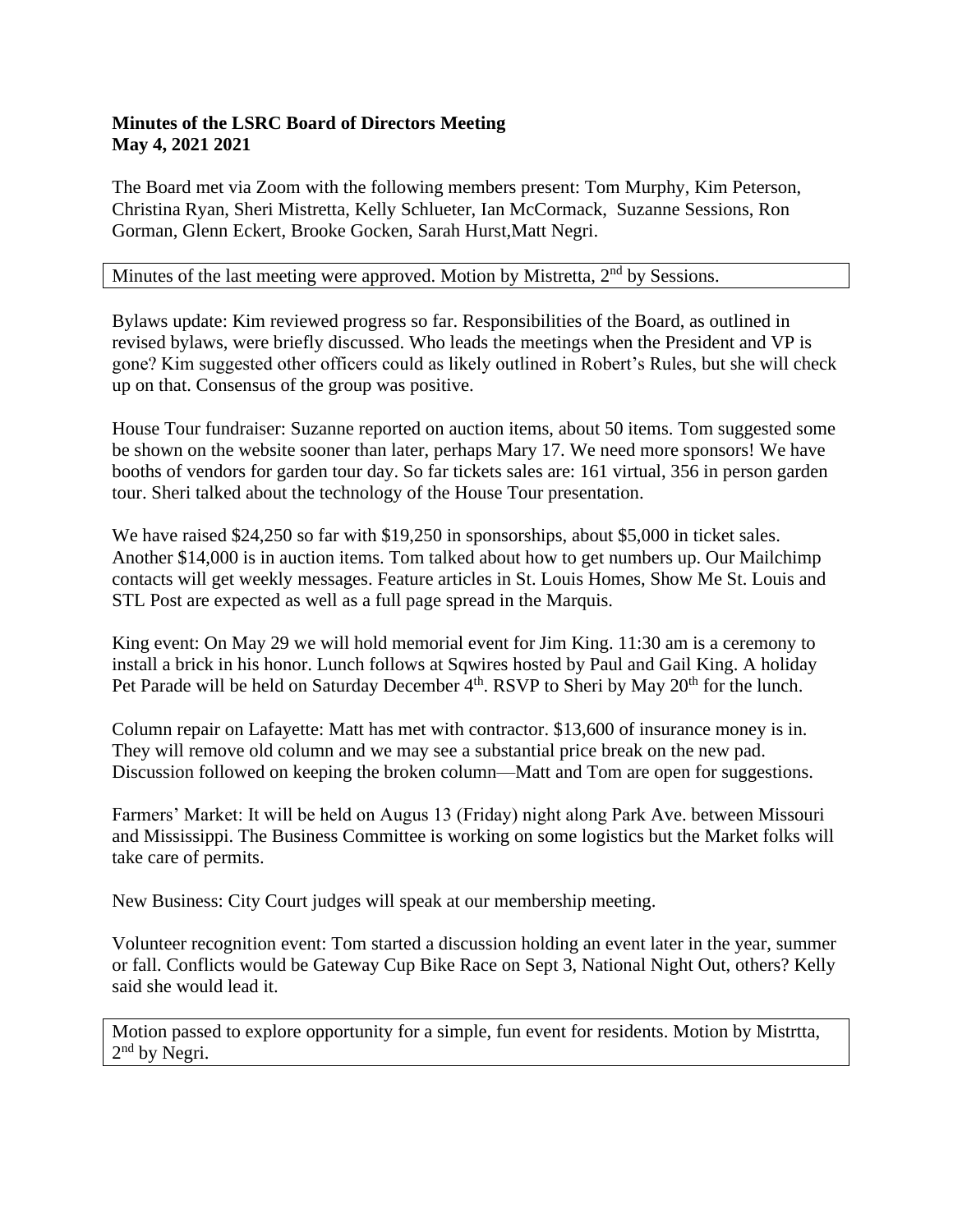Traffic Calming ad hoc group: Tom has appointed Sean Tooley to lead discussion about traffic problems and solutions since he has expertise in that area. IT will be a sub-committee of Safety.

Strategic Plan Advisory Committee: Tom reported on activity of this group. They are meeting every other month and are focusing on a joint calendar.

Fire on So. 18<sup>th</sup> Street: The 4 family building was consumed with fire. Three household occupied the space, all humans got out safety but their belongings were destroyed. A dog and cat perished in the fire. Residents here were Jon Floyd, Anita and David Kennebrew, Darryl underwood. Tom has been helping Kennebrews with lodging and other things. Christina has collected money from residents in the Square. Discussion was held how to distribute funds. Proposal to add a "Donate" button as fundraiser was made. Sheri will help get cash out for them.

A motion passed that the LSRC add \$300 to money collected and give 1/3 to each family. Motion by Negri, 2<sup>nd</sup> by Mistretta.

Membership report: Christina said no more LSBA memberships have come in. 15 have renewed, 26 have not renewed. Discussion of carrying over 26 memberships was held with the information that the invoice they paid said memberships carried through 2021.

A motion passed to honor membership periods noted on their invoiced. Motion by Mistretta, 2nd by Hurst.

There won't be a new residents BBQ with this, we may fold that into Volunteer party.

Park bathrooms are not open, several people are investigating it.

Treasurer: Sheri sent out report earlier. We are doing great in membership area. Revenue for house tour shows us in the black. Our form 990 extension is filed. The \$19,000 from the city wen into general administrative fund. Sheri will give us a breakout report any time—just ask for it!

Safety: Traffic on Missouri between Park and Choteau is being discussed. Glenn said he is giving handouts to block captains as well as directories. Supplies at the substation are stocked. Safety committee meetings will be starting up soon.

Improvements: Places for historic street signs are still being assessed. Brick and bench kiosk still an ongoing project.

Development: Suzanne called Jan Cameron at Cultural Resrouces about our proposed change to code and that office has been very busy, she will soon work on it. No developers are coming forward with plans. Hickory Reserve project has sold 3 units but none on the outside which is a problems for finishes. The developer for that project needs his plan approved by Cultural Resources.

Communications: Jeff sent word that his team will produce a quarterly newsletter with first issue going out May 15.